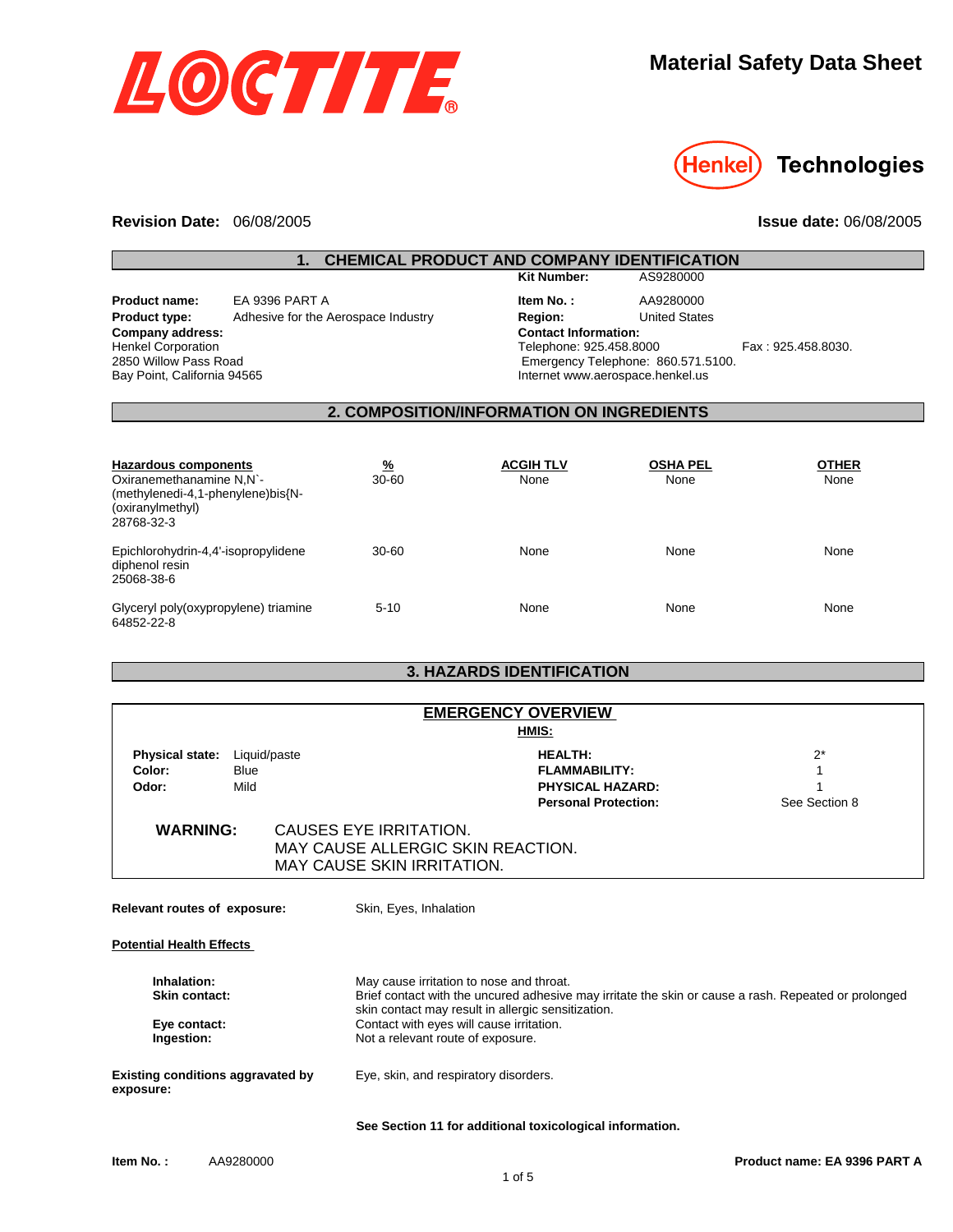### **4. FIRST AID MEASURES**

| Inhalation:          | Remove to fresh air. If symptoms develop and persist, get medical attention.                                                                              |
|----------------------|-----------------------------------------------------------------------------------------------------------------------------------------------------------|
| <b>Skin contact:</b> | Remove contaminated clothing and shoes. Wash with soap and water. If a person feels unwell or<br>symptoms of skin irritation appear, consult a physician. |
| Eye contact:         | In the case of contact with eyes, rinse immediately with plenty of water and seek medical advice.                                                         |
| Ingestion:           | Do not induce vomiting. Drink water as a precaution. Obtain medical attention.                                                                            |
| Notes to physician:  | Treat symptomatically and supportively.                                                                                                                   |

# **5. FIRE-FIGHTING MEASURES**

| Flash point:                                                                                                | Greater than 93°C (200°F)<br>(estimated)                                                                                                                                                                                                                                                                                                                                                                                                                                                                                                                                    |  |  |
|-------------------------------------------------------------------------------------------------------------|-----------------------------------------------------------------------------------------------------------------------------------------------------------------------------------------------------------------------------------------------------------------------------------------------------------------------------------------------------------------------------------------------------------------------------------------------------------------------------------------------------------------------------------------------------------------------------|--|--|
| Autoignition temperature:                                                                                   | Not determined                                                                                                                                                                                                                                                                                                                                                                                                                                                                                                                                                              |  |  |
| Flammable/Explosive limits-lower %:                                                                         | Not determined                                                                                                                                                                                                                                                                                                                                                                                                                                                                                                                                                              |  |  |
| Flammable/Explosive limits-upper %:                                                                         | Not determined                                                                                                                                                                                                                                                                                                                                                                                                                                                                                                                                                              |  |  |
| <b>Extinguishing media:</b>                                                                                 | Water spray (fog), foam, dry chemical or carbon dioxide.                                                                                                                                                                                                                                                                                                                                                                                                                                                                                                                    |  |  |
| Special fire fighting procedures:                                                                           | Wear self-contained breathing apparatus and full protective clothing, such as turn-out gear. Cartridge<br>respirators do not provide adequate protection for fire fighters or exotherm mitigation.                                                                                                                                                                                                                                                                                                                                                                          |  |  |
| Unusual fire or explosion hazards:                                                                          | May liberate large quantities of dense, foul-smelling smoke which may contain unidentified toxic<br>gasses.                                                                                                                                                                                                                                                                                                                                                                                                                                                                 |  |  |
| Hazardous combustion products:                                                                              | Oxides of carbon. Oxides of nitrogen. Hydrocarbons.                                                                                                                                                                                                                                                                                                                                                                                                                                                                                                                         |  |  |
|                                                                                                             | <b>6. ACCIDENTAL RELEASE MEASURES</b>                                                                                                                                                                                                                                                                                                                                                                                                                                                                                                                                       |  |  |
| <b>Environmental precautions:</b>                                                                           | Prevent further leakage or spillage if safe to do so. Contain spill. Do not let product enter drains. Do not<br>flush into surface water.                                                                                                                                                                                                                                                                                                                                                                                                                                   |  |  |
| Clean-up methods:                                                                                           | Soak up with inert absorbent material (e.g. sand, silica gel, acid binder, universal binder, sawdust).<br>Scrape up as much material as possible. Store in a closed container until ready for disposal.                                                                                                                                                                                                                                                                                                                                                                     |  |  |
| 7. HANDLING AND STORAGE                                                                                     |                                                                                                                                                                                                                                                                                                                                                                                                                                                                                                                                                                             |  |  |
| Handling:                                                                                                   | Avoid contact with eyes, skin and clothing. Use only with adequate ventilation. For the Part A plus Part<br>B adhesive mixture, follow curing schedule as recommended in product literature. Do not heat Part A<br>at temperatures greater than 80 $^{\circ}$ C (176 $^{\circ}$ F). This material may self-react at higher temperatures and<br>cause an exotherm. The exotherm has the potential for release of excessive energy and toxic gasses.<br>Empty containers retain product residue, so obey hazard warnings and handle empty containers as if<br>they were full. |  |  |
| Storage:                                                                                                    | Keep in a cool, well ventilated area. Keep container closed.                                                                                                                                                                                                                                                                                                                                                                                                                                                                                                                |  |  |
| Incompatible products:                                                                                      | Keep away from strong oxidizing agents, strong Lewis or mineral acids.                                                                                                                                                                                                                                                                                                                                                                                                                                                                                                      |  |  |
| For information on product shelf life, please review labels on container or check the Technical Data Sheet. |                                                                                                                                                                                                                                                                                                                                                                                                                                                                                                                                                                             |  |  |

# **8. EXPOSURE CONTROLS / PERSONAL PROTECTION**

**Engineering controls:** Local exhaust ventilation is recommended when general ventilation is not sufficient to control airborne contamination below occupational exposure limits.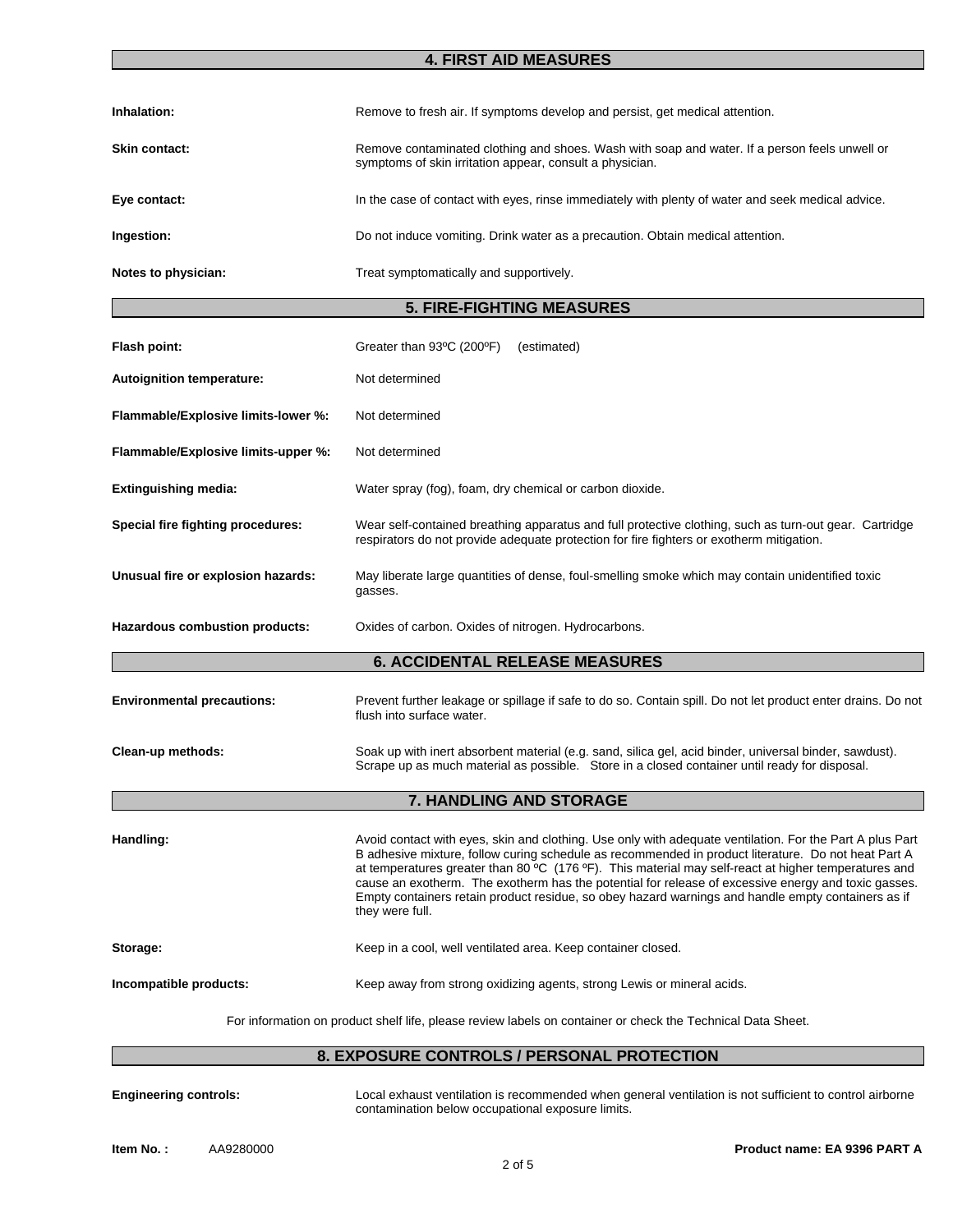| <b>Respiratory protection:</b> | Use NIOSH approved respirator if there is potential to exceed exposure limit(s). Observe OSHA<br>regulations for respiratory use (29 CFR 1910.134). |
|--------------------------------|-----------------------------------------------------------------------------------------------------------------------------------------------------|
| <b>Skin protection:</b>        | Use impermeable gloves and protective clothing as necessary to prevent skin contact.                                                                |
| Eye/face protection:           | Safety glasses Goggles.                                                                                                                             |

#### **See Section 2 for exposure limits.**

**9. PHYSICAL AND CHEMICAL PROPERTIES**

| <b>Physical state:</b>                   | Liquid/paste   |
|------------------------------------------|----------------|
| Color:                                   | Blue           |
| Odor:                                    | Mild           |
| Vapor pressure:                          | Nil            |
| pH:                                      | Neutral        |
| Boiling point/range:                     | Not determined |
| Melting point/range:                     | Not determined |
| Specific gravity:                        | 0.98           |
| Vapor density:                           | Greater than 1 |
| <b>Evaporation rate:</b>                 | Not determined |
| Solubility in water:                     | Negligible.    |
| Partition coefficient (n-octanol/water): | Not determined |
| <b>VOC content:</b>                      | Not available  |

# **10. STABILITY AND REACTIVITY**

| <b>11. TOXICOLOGICAL INFORMATION</b> |                                                     |  |
|--------------------------------------|-----------------------------------------------------|--|
| <b>Conditions to avoid:</b>          | To avoid thermal decomposition, do not overheat.    |  |
| Incompatability:                     | Strong acids and oxidizing agents. Amines.          |  |
| Hazardous decomposition products:    | Oxides of nitrogen. Oxides of carbon. Hydrocarbons. |  |
| Hazardous polymerization:            | May occur.                                          |  |
| Stability:                           | Stable under normal conditions of storage and use.  |  |

**Product toxicity data:** Loctite is not aware of any toxicity data on the specific mixture of chemical components contained in this product.

# **Carcinogen Status**

| <b>Hazardous components</b>          | <b>NTP Carcinogen</b> | <b>IARC Carcinogen</b> | <b>OSHA Carcinogen</b> |
|--------------------------------------|-----------------------|------------------------|------------------------|
| Oxiranemethanamine N,N`-             | No                    | No                     | No                     |
| (methylenedi-4,1-phenylene)bis{N-    |                       |                        |                        |
| (oxiranylmethyl)                     |                       |                        |                        |
| 28768-32-3                           |                       |                        |                        |
| Epichlorohydrin-4,4'-isopropylidene  | No                    | No                     | No                     |
| diphenol resin                       |                       |                        |                        |
| 25068-38-6                           |                       |                        |                        |
| Glyceryl poly(oxypropylene) triamine | No                    | No                     | No                     |
| 64852-22-8                           |                       |                        |                        |

#### **Literature Referenced Target Organ & Other Health Effects**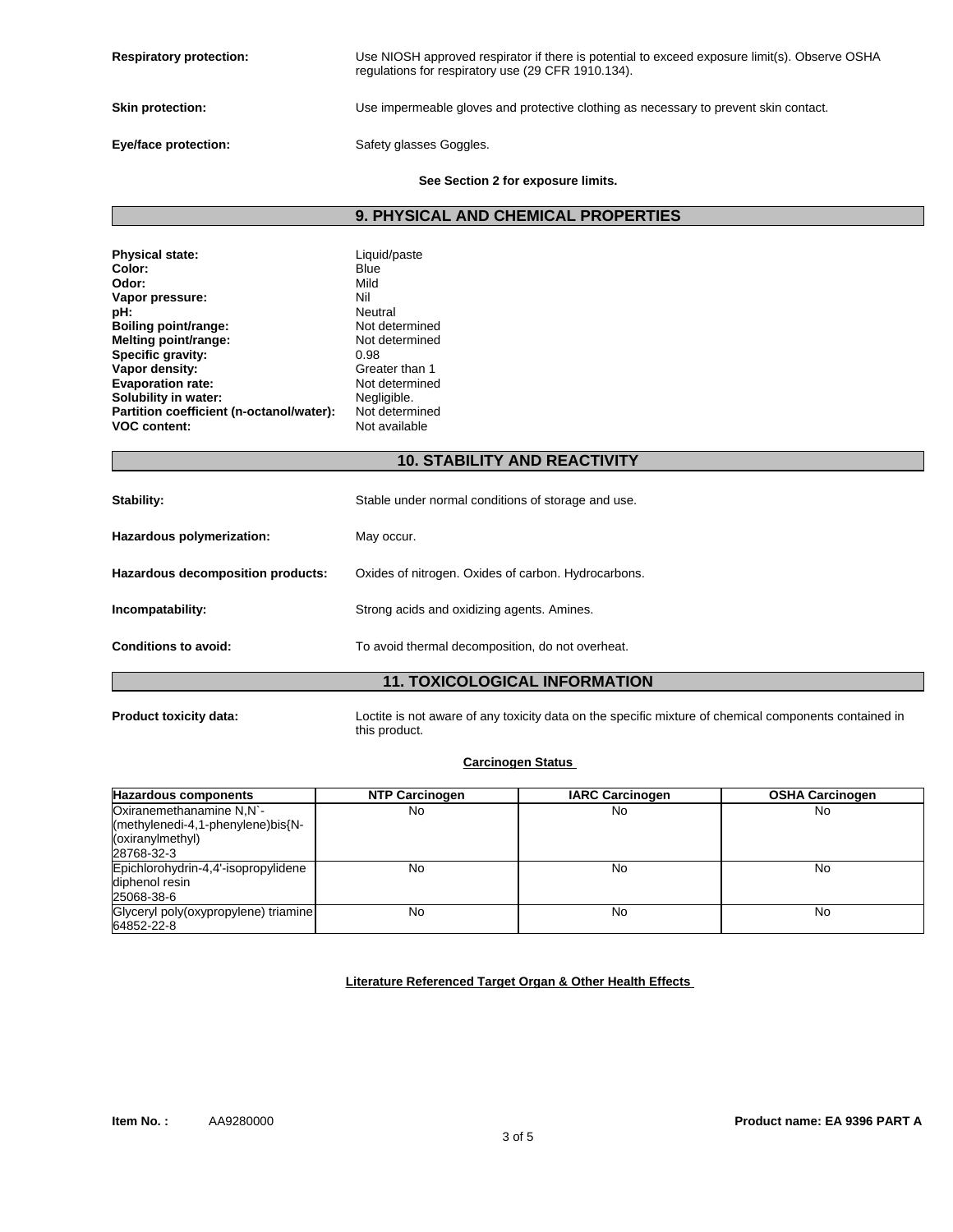| <b>Hazardous components</b>                                                                     | <b>Health Effects/Target Organs</b>                                                                         |
|-------------------------------------------------------------------------------------------------|-------------------------------------------------------------------------------------------------------------|
| Oxiranemethanamine N.N`-<br>(methylenedi-4,1-phenylene)bis{N-<br>(oxiranylmethyl)<br>28768-32-3 | Allergen, Blood, Central nervous system, Gastrointestinal, Irritant, Kidney, Liver, Nervous System, Mutagen |
| Epichlorohydrin-4,4'-isopropylidene<br>diphenol resin<br>25068-38-6                             | Allergen, Irritant                                                                                          |
| Glyceryl poly(oxypropylene) triamine<br>64852-22-8                                              | No Records                                                                                                  |

### **12. ECOLOGICAL INFORMATION**

**Ecological information:** No specific studies have been conducted by Henkel on the ecotoxicity or environmental fate of this material; however, commonly available data on the material indicate that uncontrolled releases to soil, groundwater, or surface waters could entail acute and/or chronic ecological effects, depending on the quantity and concentration of such releases. Releases of volatile components to the atmosphere are not believed to entail significant ecological consequences provided such releases are within the exposure levels set forth in this document. Accordingly, all appropriate measures should be taken to avoid uncontrolled releases to the environment, and any spills or other uncontrolled releases which may occur should be contained and cleaned up immediately in accordance with Section 6.

#### **13. DISPOSAL CONSIDERATIONS**

**Information provided is for unused product only. Recommended method of disposal:** Legal disposition of wastes is the responsibility of the owner/generator of the waste. Applicable federal, state and/or local regulations must be followed during treatment, storage, or disposal of waste containing this product. **EPA hazardous waste number:** Not a RCRA hazardous waste.

## **14. TRANSPORT INFORMATION**

**U.S. Postal System:** This material is allowed to be sent through the U.S. Postal system.

#### **U.S. Department of Transportation Ground (49 CFR): Proper shipping name:** Not restricted **Hazard class or division:** None

**Identification number:** None<br> **Packing group:** None **Packing group:** 

## **International Air Transportation (ICAO/IATA):**

| Proper shipping name:     | Not restricted |
|---------------------------|----------------|
| Hazard class or division: | None           |
| Identification number:    | None           |
| Packing group:            | None           |

#### **WaterTransportation (IMO/IMDG):**

| Proper shipping name:         | Not restricted |
|-------------------------------|----------------|
| Hazard class or division:     | None           |
| <b>Identification number:</b> | None           |
| Packing group:                | None           |
| Marine pollutant:             | Not applicable |